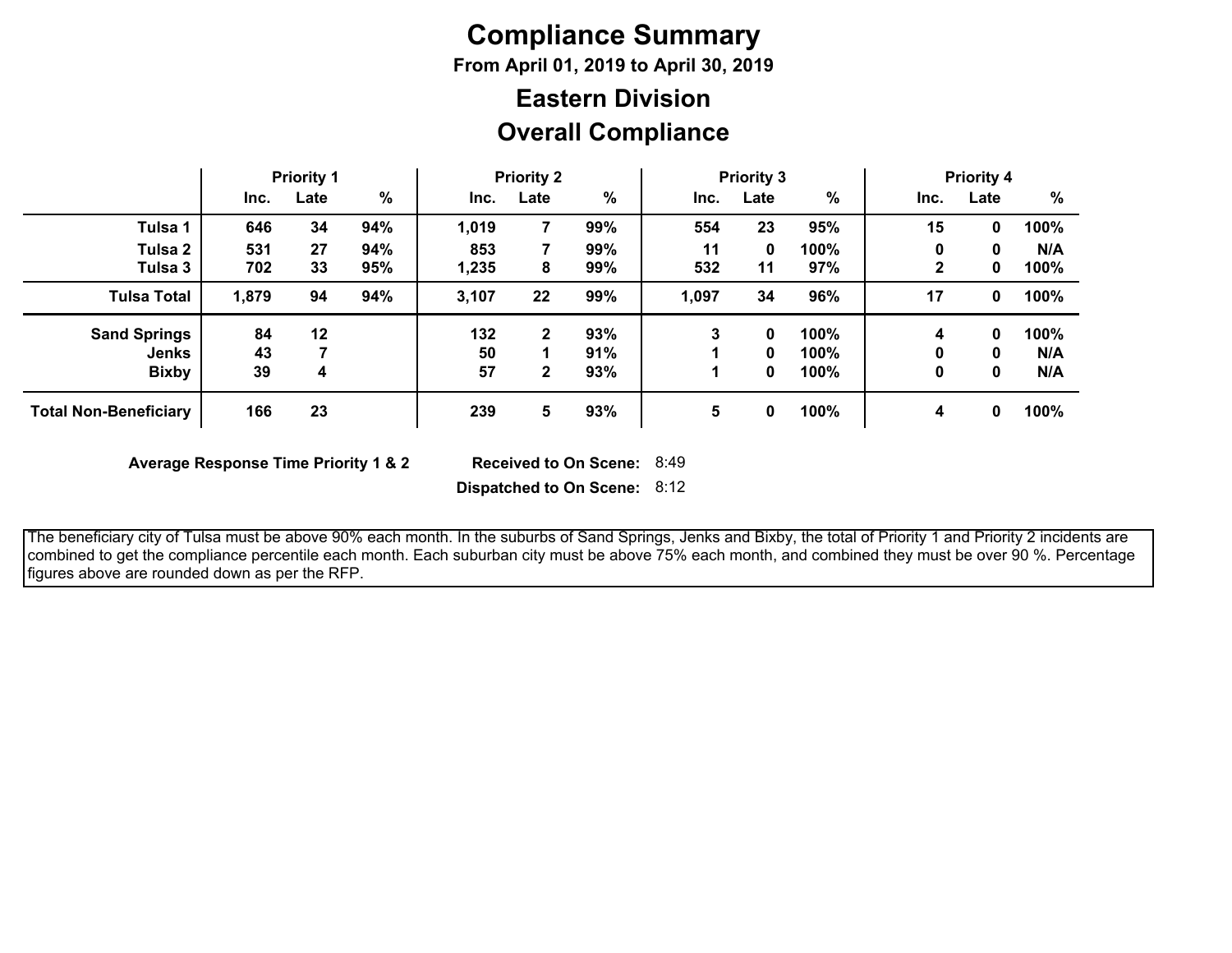# **Compliance Summary**

**From April 01, 2019 to April 30, 2019**

### **Overall Compliance Western Division**

|                               | <b>Priority 1</b> |           | <b>Priority 2</b> |                 |              | <b>Priority 3</b> |      |              |      | <b>Priority 4</b><br>%<br>Late<br>Inc. |                |      |
|-------------------------------|-------------------|-----------|-------------------|-----------------|--------------|-------------------|------|--------------|------|----------------------------------------|----------------|------|
|                               |                   | Inc. Late | %                 | Inc.            | Late         | $\%$              | Inc. | Late         | %    |                                        |                |      |
| <b>Oklahoma City 1</b>        | 917               | 44        | 95%               | 1,585           | 12           | 99%               | 530  | 25           | 95%  | 12                                     | $\mathbf{2}$   | 83%  |
| <b>Oklahoma City 2</b>        | 989               | 67        | 93%               | 1,557           | 14           | 99%               | 299  | 12           | 95%  | 6                                      | 0              | 100% |
| <b>Edmond</b>                 | 176               | 22        | 87%               | 236             | $\mathbf{2}$ | 99%               | 54   | 1            | 98%  | 0                                      | 0              | N/A  |
| <b>Total OKC &amp; Edmond</b> | 2,082             | 133       | 93%               | 3,378           | 28           | 99%               | 883  | 38           | 95%  | 18                                     | $\overline{2}$ | 88%  |
| <b>Mustang</b>                | 36                | 2         |                   | 50              | $\mathbf{2}$ | 95%               | 9    | 0            | 100% | $\mathbf 0$                            | $\mathbf 0$    | N/A  |
| <b>The Village</b>            | 26                | 3         |                   | 53              | 0            | 96%               | 0    | 0            | N/A  | 0                                      | 0              | N/A  |
| <b>Nichols Hills</b>          | 3                 | 0         |                   | $5\phantom{.0}$ | 0            | 100%              | 0    | $\mathbf{0}$ | N/A  | 0                                      | 0              | N/A  |
| <b>Total Non-Beneficiary</b>  | 65                | 5         |                   | 108             | $\mathbf{2}$ | 95%               | 9    | 0            | 100% | 0                                      | $\mathbf 0$    | N/A  |
| <b>Piedmont</b>               | 10                | 6         |                   | 10              | 4            | 50%               | 0    | 0            | N/A  | 0                                      | 0              | N/A  |

**Average Response Time Priority 1 & 2** 

**Dispatched to On Scene:** 8:28 Received to On Scene: 8:51

The beneficiary city of Oklahoma City must be above 90% each month. In the suburbs of Mustang, The Village, and Nichols Hills, the total of Priority 1 and Priority 2 incidents are combined to get the compliance percentile each month. Each suburban city must be above 75% each month, and combined they must be over 90 %. Percentage figures above are rounded down as per the RFP.